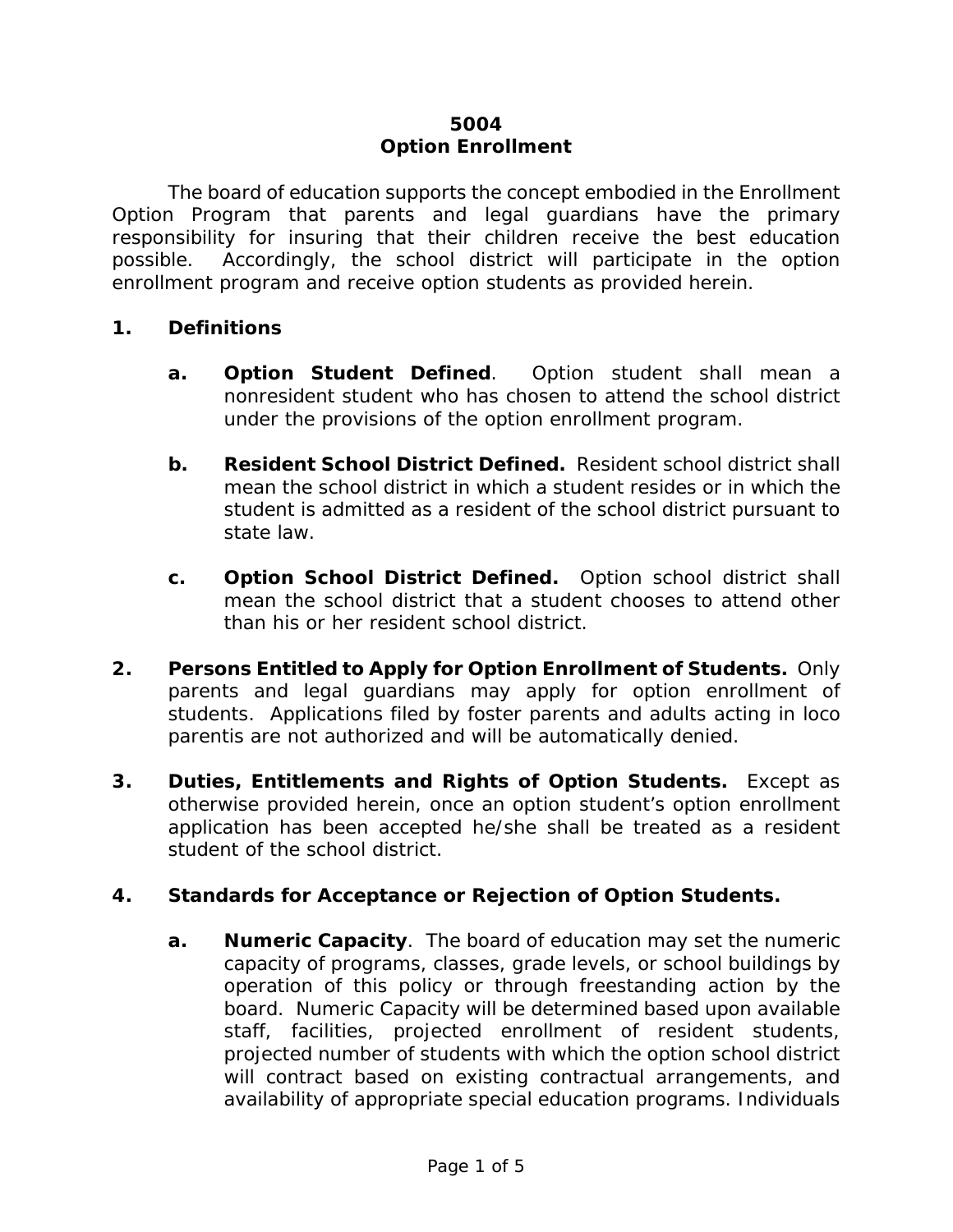seeking information about the numeric capacity set by the board may contact the superintendent for a copy of that resolution.

- **b. Programmatic Capacity.** In addition to the numeric capacity standards referred to above, the board may, by resolution, declare a program, a class, or a school unavailable to option students due to lack of capacity. Individuals seeking information about the programs that have been declared to be unavailable due to lack of capacity may contact the superintendent for a copy of the board's resolution.
- **c. Other Standards for Acceptance or Rejection of Option Enrollment Applications.** In addition to the numeric and programmatic capacity standards outlined above, the school district shall not accept an option student when acceptance of the student:
	- Would increase the operating costs of the school district, such as by requiring the hiring of new staff or contracting with outside entities to provide services to the student;
	- ii. Would require the procurement of new equipment, technology, or furnishings;
	- iii. Would cause or require the rearrangement of caseloads for staff and contracted professionals;
	- iv. Is reasonably deemed by appropriate school staff to pose a potential risk to the health or safety of students or staff;
	- v. May pose a risk of adversely affecting the quality of educational services being provided to resident students, as determined by appropriate school staff.
- **d.** The school district shall accept an option student with a disability only to the extent that the school district's then current staff and facilities are sufficient to accommodate the student's needs without significantly increasing the operating costs of the school district, such as by requiring the hiring of new staff.
- **e.** The school district shall not base the decision to accept or reject an option student on the student's previous academic achievement, athletic or other extracurricular ability, disabling condition(s), proficiency in the English language, or previous disciplinary proceedings.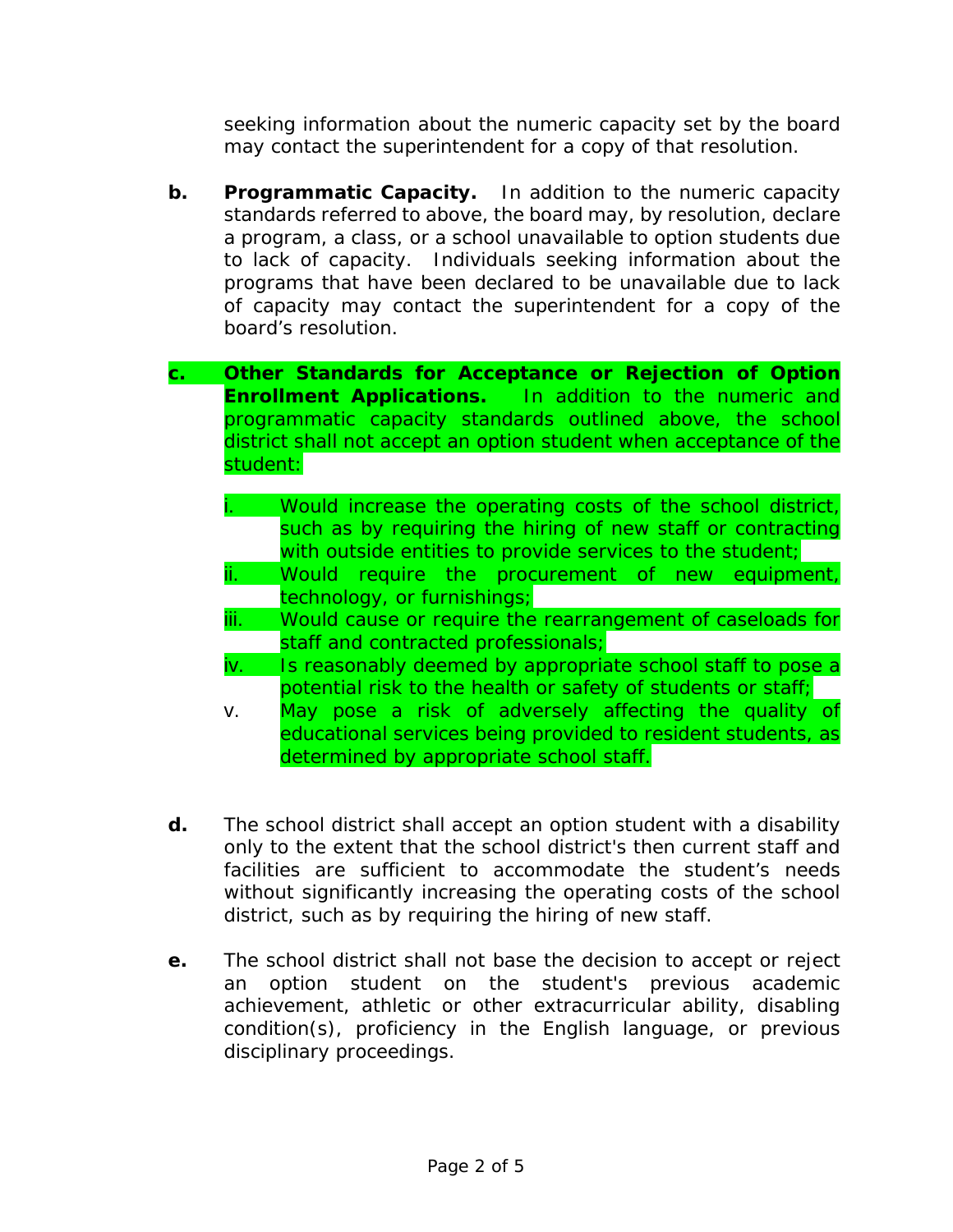- **f.** If there are more option student applicants for any program, class, grade level or school building than can be accepted into such program, class, grade level or school building, applicants shall be accepted in the following order:
	- i. students with brothers or sisters attending the school district, either as resident students or as option students, shall be granted first priority;
	- ii. thereafter, option students shall be accepted into such program, class, grade level or school building in the order in which written applications were received by the school district.
- **5. False or Misleading Option Applications.** If, prior to the student's attendance as an option student, the school district discovers that a previously accepted option application contained false or substantively misleading information, the option application will be rejected.
- **6. Academic Credits and Graduation.** The school district shall accept credits toward graduation that were awarded by another school district, and shall award a diploma to an option student if the student meets the graduation requirements of the school district.
- **7. Information Regarding Schools, Programs, Policies and Procedures.** The school district, its officers and employees, shall make information about the school district and its schools, programs, policies and procedures available to all interested people.

# **8. Procedure for Students Optioning Into or Out of the School District.**

- **a.** The parent or legal guardian of any student desiring to option into or out of the school district shall submit a proper and timely application to the board of education and the other affected school district for enrollment during the following and subsequent school years. Any application requiring the approval of the school district shall be deemed submitted when the application is actually received in the school district's business office.
- **b.** On or before April 1<sup>st</sup>, the school district shall notify the parent or legal guardian of any student who has submitted an application to option into the school district and the resident school district, in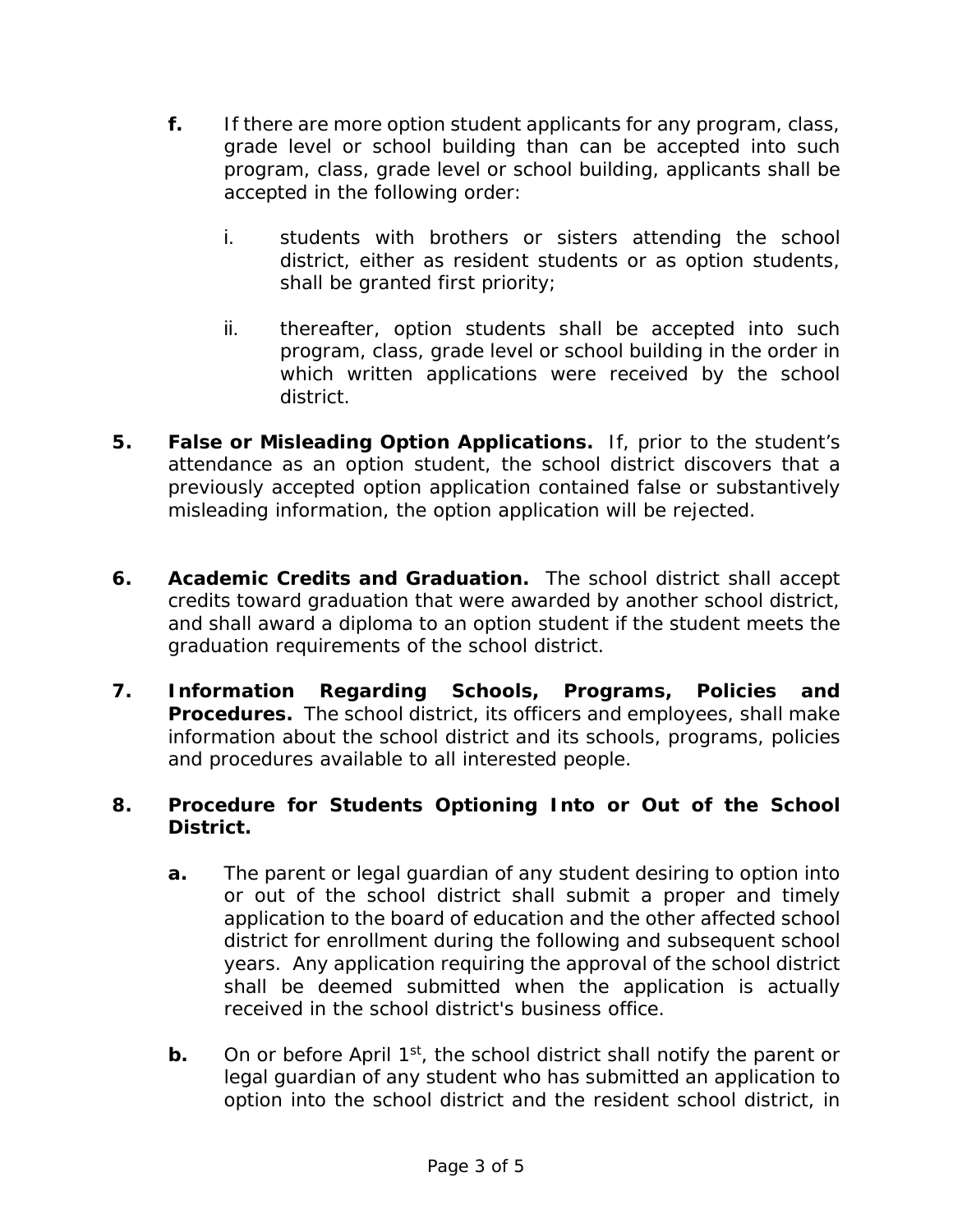writing, whether the application is accepted or rejected. If an application is rejected, the reason for such rejection shall be stated in the notification. This written notice shall be sent via certified mail to the address listed on the option application.

## **9. Late Applications and Requests for Release**

- **a.** The board of education may refuse a request of a student seeking to option out of the school district when the option application is submitted after March 15<sup>th</sup> under the following conditions:
	- i. When the district has already entered into contracts with teaching staff for the following school year;
	- ii. When the district has already contracted for the performance of specific services for the student;
	- iii. When the release of the student would have a negative financial impact or loss of revenue for the district.
- **b.** The board of education will approve late applications to option into the district under the following conditions:
	- i. When the resident district has released the student;
	- ii. When the student's late enrollment into the district meets the standards for acceptance or rejection of option students contained elsewhere in this policy;

## OR

- **b.** The board of education will deny all applications to option into the district that are received by the district after March 15 of the school year prior to the student's requested enrollment.
- **c.** The superintendent will notify parents or guardians who have submitted properly completed option applications after March 15<sup>th</sup> no later than 60 days following submission of the application of the board's acceptance or rejection of the application.